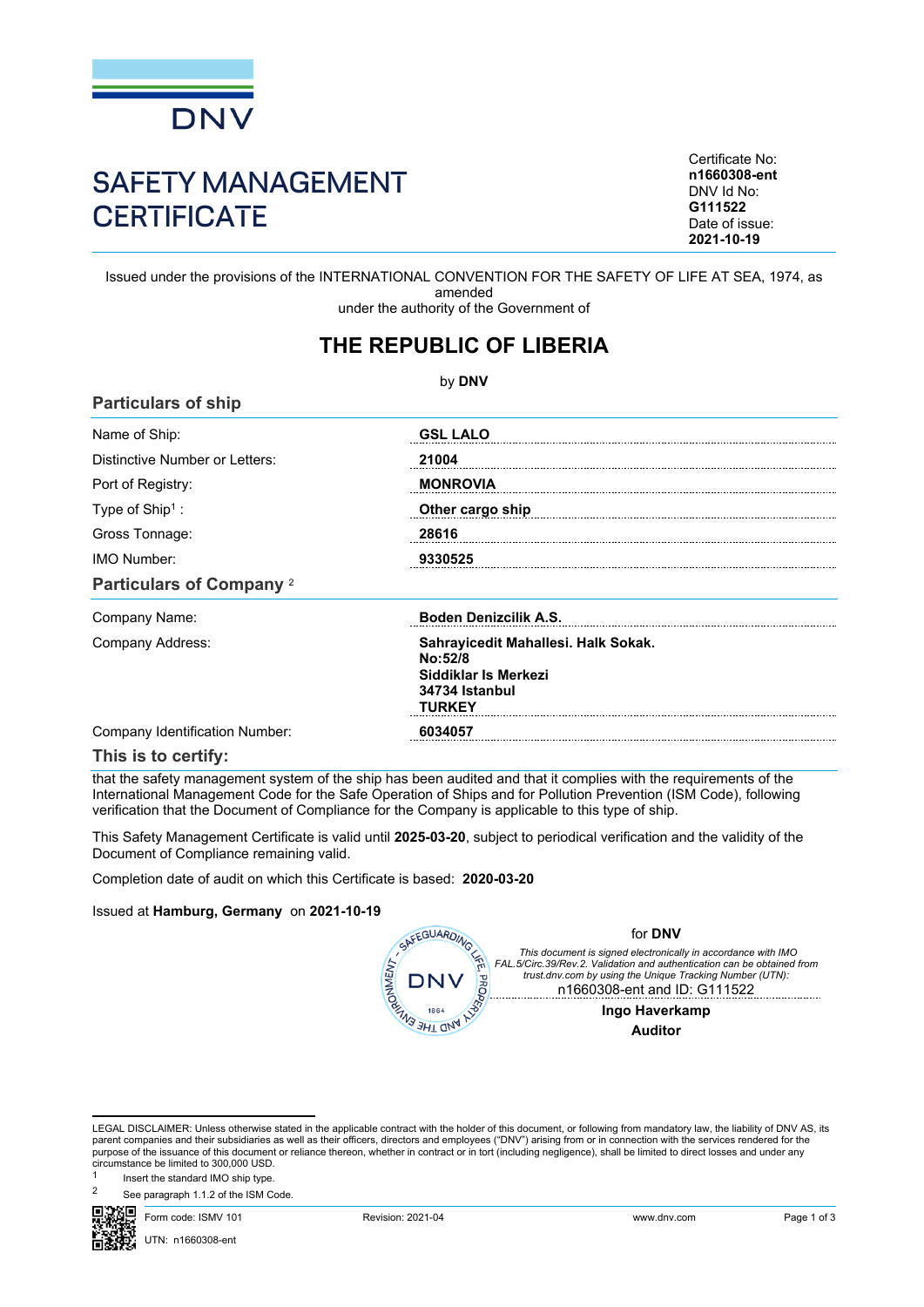

| <b>Endorsement for intermediate verification</b>                         | S                                                                                                                                                                                                                                                                             |
|--------------------------------------------------------------------------|-------------------------------------------------------------------------------------------------------------------------------------------------------------------------------------------------------------------------------------------------------------------------------|
| THIS IS TO CERTIFY:                                                      |                                                                                                                                                                                                                                                                               |
|                                                                          | that at the periodical verification in accordance with regulation IX/6.1 of the Convention and paragraph 13.8 of the ISM                                                                                                                                                      |
|                                                                          | Code, the safety management system was found to comply with the requirements of the ISM Code.                                                                                                                                                                                 |
| Intermediate Verification                                                |                                                                                                                                                                                                                                                                               |
| (to be completed between the second                                      |                                                                                                                                                                                                                                                                               |
| and third anniversary date)                                              |                                                                                                                                                                                                                                                                               |
|                                                                          |                                                                                                                                                                                                                                                                               |
|                                                                          |                                                                                                                                                                                                                                                                               |
| Stamp                                                                    | Auditor, DNV                                                                                                                                                                                                                                                                  |
|                                                                          |                                                                                                                                                                                                                                                                               |
| <b>Additional verification (if required)</b>                             | AV                                                                                                                                                                                                                                                                            |
|                                                                          |                                                                                                                                                                                                                                                                               |
| Additional verification*:                                                |                                                                                                                                                                                                                                                                               |
|                                                                          |                                                                                                                                                                                                                                                                               |
|                                                                          |                                                                                                                                                                                                                                                                               |
| Stamp                                                                    | Auditor, DNV                                                                                                                                                                                                                                                                  |
| Additional verification*:                                                |                                                                                                                                                                                                                                                                               |
|                                                                          |                                                                                                                                                                                                                                                                               |
|                                                                          |                                                                                                                                                                                                                                                                               |
| Stamp                                                                    | Auditor, DNV                                                                                                                                                                                                                                                                  |
| Additional verification*:                                                |                                                                                                                                                                                                                                                                               |
|                                                                          |                                                                                                                                                                                                                                                                               |
|                                                                          |                                                                                                                                                                                                                                                                               |
| Stamp                                                                    | Auditor, DNV                                                                                                                                                                                                                                                                  |
|                                                                          | * If applicable. Reference is made to the relevant provisions of section 4.3 "Initial Verification" of the Revised Guidelines on Implementation of the<br>International Safety Management (ISM) Code by Administrations adopted by the Organization by resolution A.1071(28). |
|                                                                          | Endorsement where the renewal verification has been completed and part B 13.13 of the                                                                                                                                                                                         |
| <b>ISM Code applies</b>                                                  | ERC                                                                                                                                                                                                                                                                           |
| accordance with part B 13.13 of the ISM Code, be accepted as valid until | The ship complies with the relevant provisions of part B of the ISM Code, and the Certificate should, in<br>                                                                                                                                                                  |
|                                                                          |                                                                                                                                                                                                                                                                               |
|                                                                          |                                                                                                                                                                                                                                                                               |
|                                                                          |                                                                                                                                                                                                                                                                               |

Stamp **Auditor, DNV**